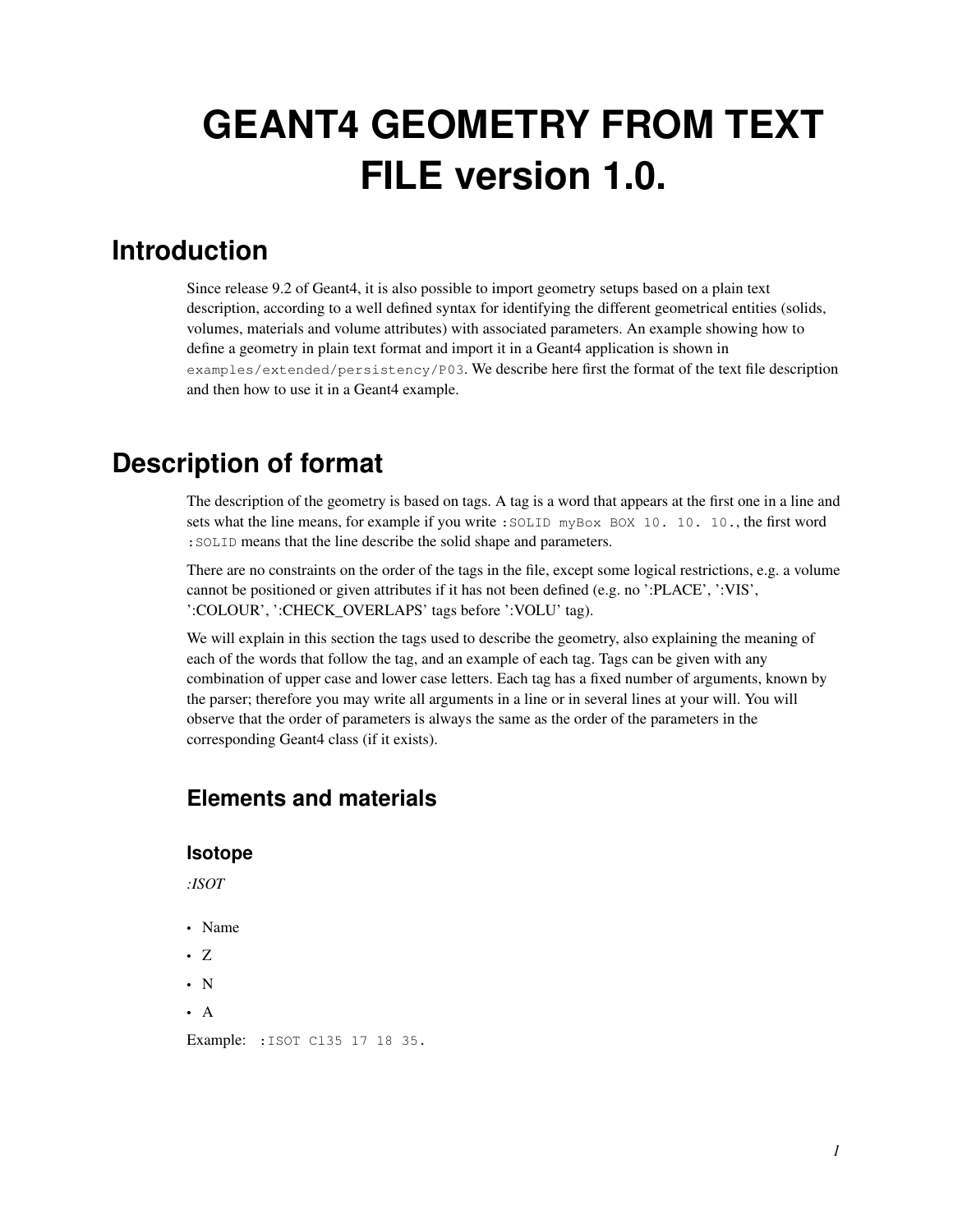#### **Element made of one unique isotope**

*:ELEM*

- Name
- Symbol
- Z
- A

Example: :ELEM Hydrogen H 1. 1.

#### **Element composed of several isotopes**

*:ELEM\_FROM\_ISOT*

- Name
- Symbol
- Number of components

One line per isotope with

- isotope name
- fraction of number of atoms per volume

Example: :ELEM\_FROM\_ISOT Chlorine Cl 2 Cl35 0.4 Cl36 0.6

#### **Material made of one element**

*:MATE*

- Name
- Z
- A
- Density

```
Example: :MATE Iron 26. 55.85 7.87
```
## **Material made of a mixture of elements or materials**

*:MIXT*

- Name
- Density
- Number of components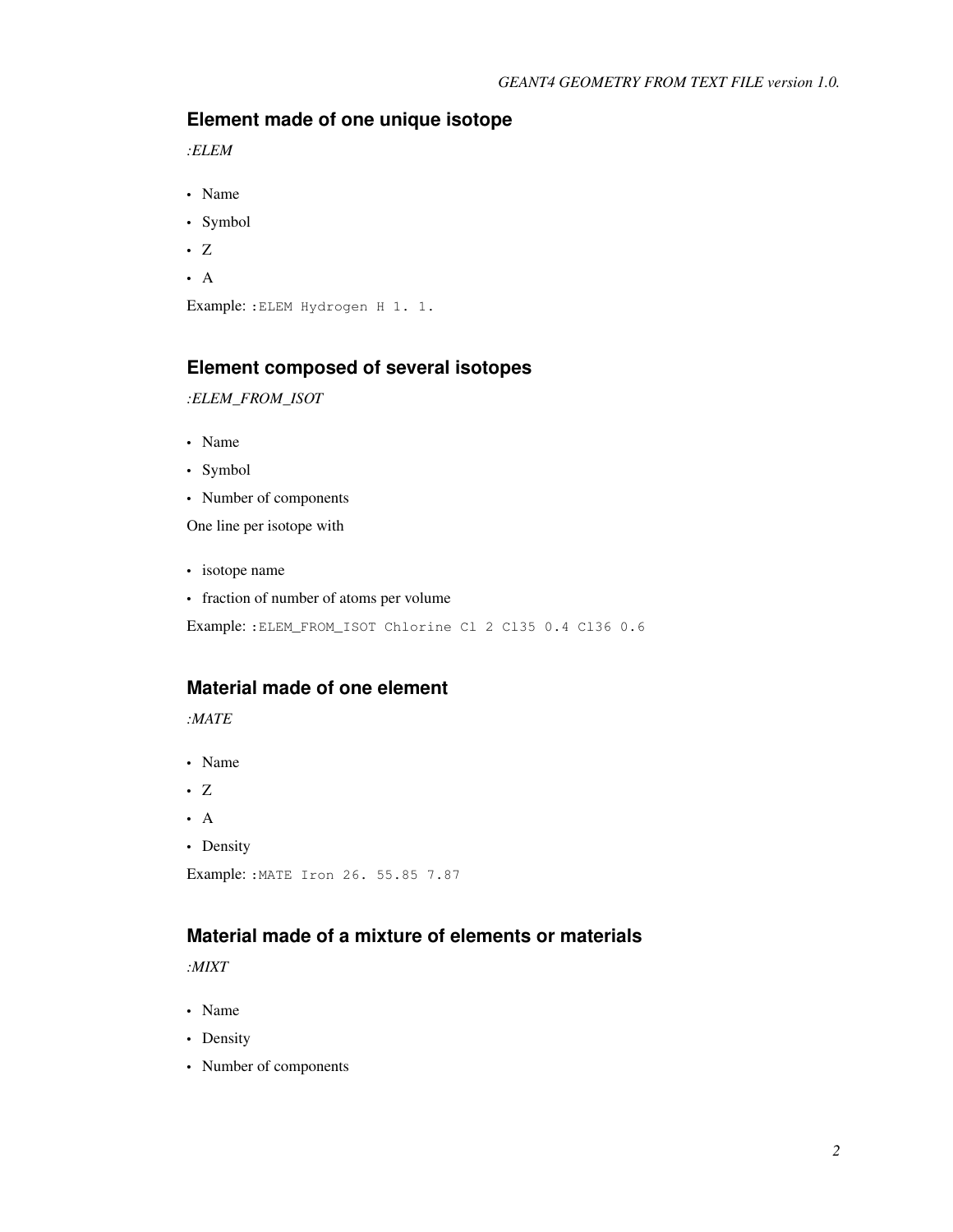One line per material or element with

- material name
- proportion of material in the mixture

The components can be either all elements or all materials, but both types cannot appear in the same mixture.

There are three mixture tags, depending of the way the proportions are defined:

- *:MIXT\_BY\_WEIGHT*Proportions by weight fractions (This tag is equivalent to the ":MIXT" tag )
- *:MIXT\_BY\_NATOMS* Proportions by number of atoms
- *:MIXT\_BY\_VOLUME* Proportions by volume

The first tag can be used to build material mixtures out of elements or materials, but the second tag can only be used with elements as components and the last tag can only be used with material as components.

Example: :MIXT Fiber\_Lead 9.29 2 Lead 0.9778 Polystyrene 0.0222 :MIXT\_BY\_NATOMS CO2 1.8182E-3 2 C 1 O 2 :MIXT\_BY\_VOLUME H-CO2 (1.214E-03+1.8182E-3)/2. 2 Hydrogen 0.5 CO2 0.5

#### **Geant4 internal database of materials and elements**

Geant4 provides a list of predefined materials, whose compositions correspond to the NIST definition. Among them you can find all single elementary materials, from  $Z = 1$  (Hydrogen) to  $Z = 98$ (Californium). You can use those materials when building a volume without the need to redefine them on your ASCII file. It is just enough that the material name you assign to a volume corresponds to the name of one of these predefined materials (they all start with "G4\_"). The Geant4 materials have the mean excitation energy set explicitly, instead of allowing an automatic calculation from its components. You may override those materials if you want by redefining them in your ASCII file.

Also Geant4 provides the definition of all elements from  $Z = 1$  (Hydrogen) to  $Z = 107$  (Bohrium). Their names are the usual symbol in the periodic table of elements (no "G4\_"). These elements take into account the isotope composition.

Apart from the elementary materials, many other are available, usually related to medical physics applications. The full list of materials and their composition can be found here (http://geant4.web.cern.ch/geant4/UserDocumentation/UsersGuides/ForApplicationDeveloper/html/apas08.html#sect.G4M

#### **Solids**

*:SOLID*

- solid name
- solid type name
- ... List of solid parameters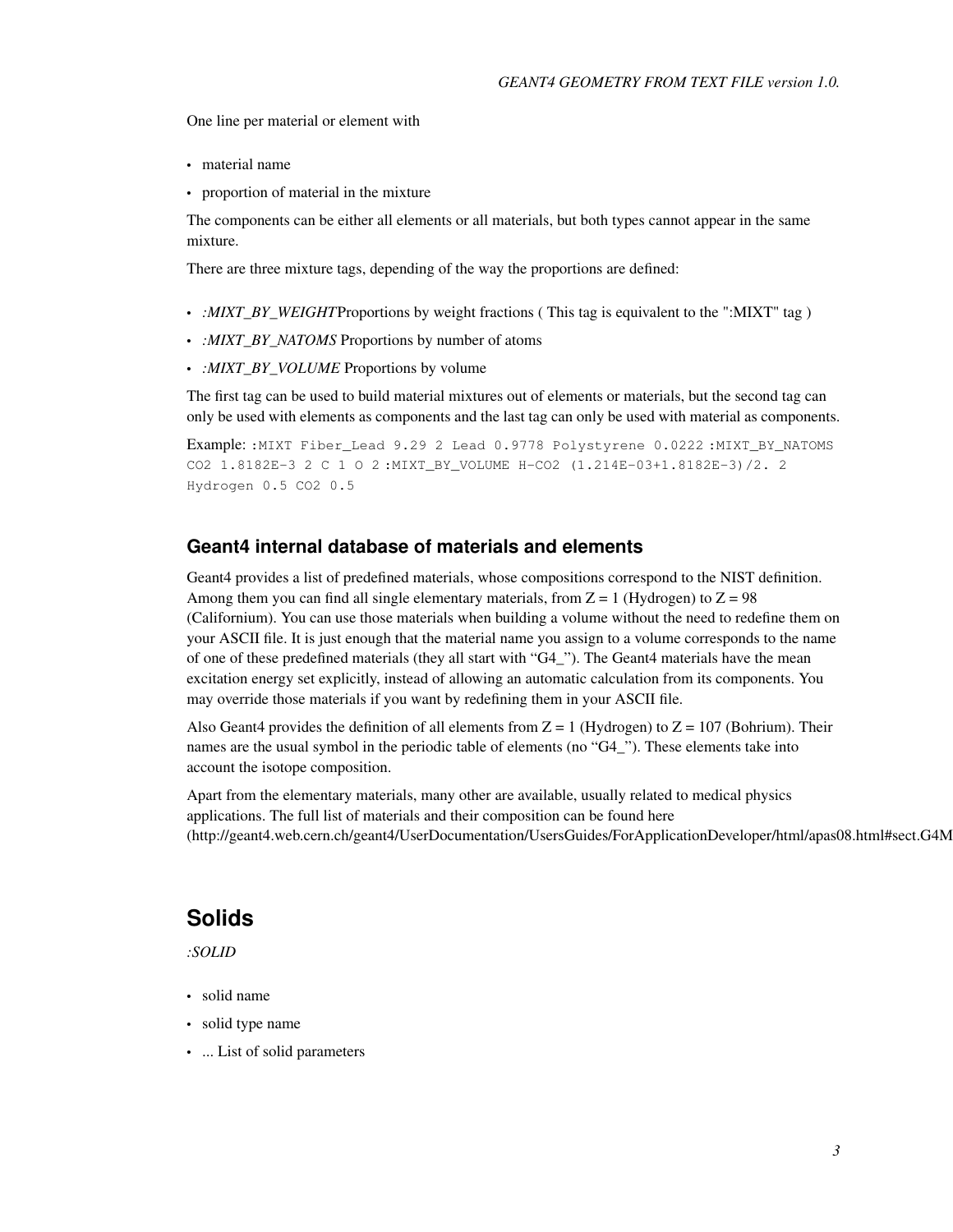The meaning and order of the solid parameters is the same as in the corresponding Geant4 solid constructor. All the Geant4 CSG and "specific" solids are implemented. The list of solid types and the corresponding parameters is the

following (for better understanding of the solid parameters meaning we refer to the Geant4 documentation (https://geant4.web.cern.ch/geant4/UserDocumentation/UsersGuides/ForApplicationDeveloper/html/ch04.html#sect.Geom

*BOX*: box

- X Half-length
- Y Half-length
- Z Half-length

*TUBE*: tube

- Inner radius
- Outer radius
- Half length in z

*TUBS*: tube section

- Inner radius
- Outer radius
- Half length in z
- Starting phi angle
- Delta angle of the segment

*CONE*: cone

- Inner radius at -fDz
- Inner radius at +fDz
- Outer radius at -fDz
- Outer radius at +fDz
- Half length in  $z$  (=fDz)

*CONS*: cone section

- Inner radius at -fDz
- Inner radius at +fDz
- Outer radius at -fDz
- Outer radius at +fDz
- Half length in z (=fDz)
- Starting angle of the segment
- Delta angle of the segment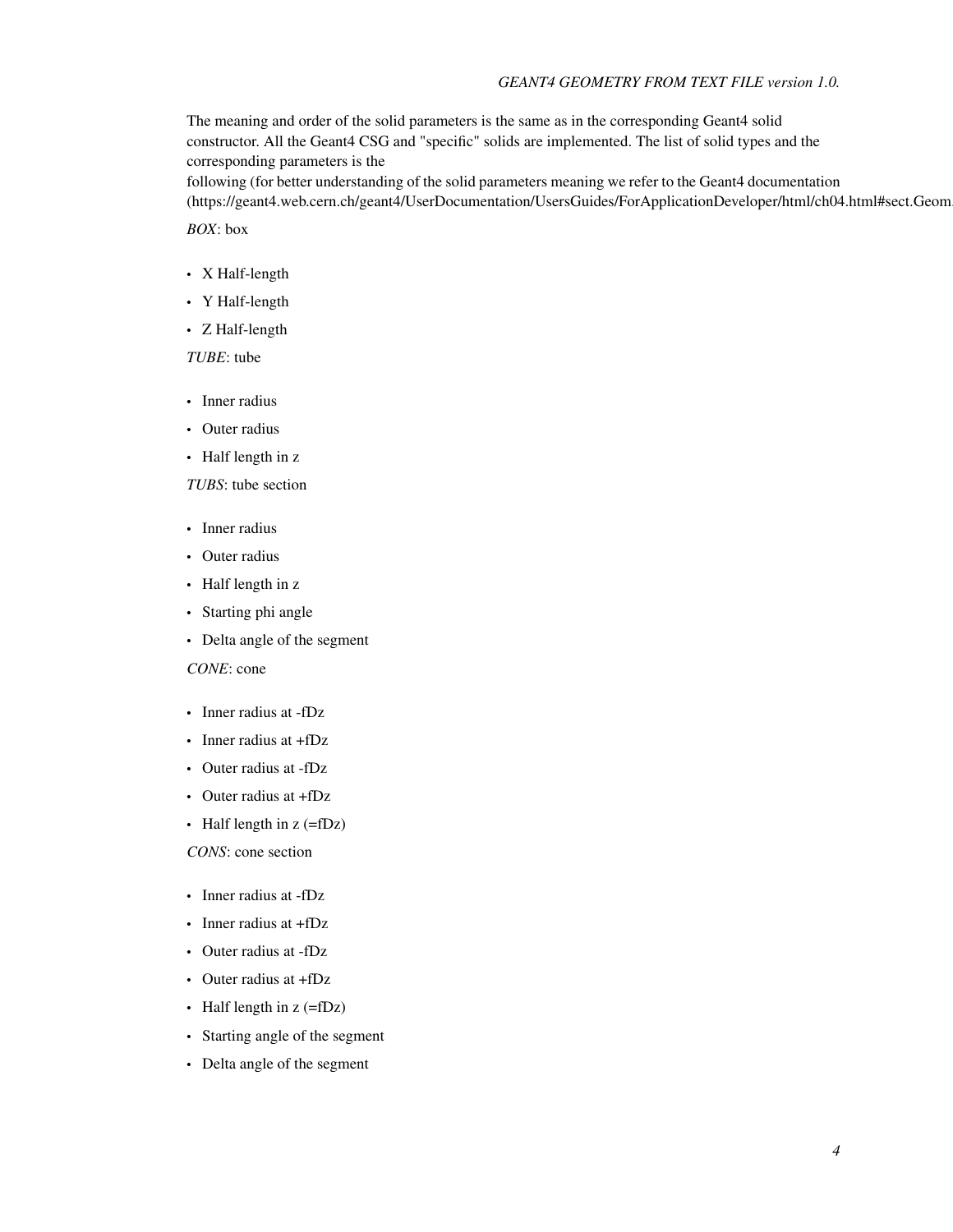#### *TRD*: trapezoid

- Half-length along x at the surface positioned at -dz
- Half-length along x at the surface positioned at +dz
- Half-length along y at the surface positioned at -dz
- Half-length along y at the surface positioned at +dz
- Half-length along z axis

#### *PARA*: paralellepiped

- Half-length along x at the surface positioned at -dz
- Half-length along x at the surface positioned at +dz
- Half-length along y at the surface positioned at -dz
- Angle formed by the y axis and by the plane joining the centre of the faces G4Parallel to the z-x plane at -dy and +dy
- Polar angle of the line joining the centres of the faces at -dz and +dz in z
- Azimuthal angle of the line joining the centres of the faces at -dz and +dz in z Half-length along y at the surface positioned at +dz

*TRAP*: generic trapezoid

- Half-length along the z-axis (=pDz)
- Polar angle of the line joining the centres of the faces at -/+pDz
- Azimuthal angle of the line joining the centre of the face at -pDzto the centre of the face at +pDz
- Half-length along y of the face at -pDz (=pDy1)
- Half-length along x of the side at y=-pDy1 of the face at -pDz
- Half-length along x of the side at y=+pDy1 of the face at -pDz
- Angle with respect to the y axis from the centre of the side at y=-pDy1 to the centre at y=+pDy1 of the face at -pDz
- Half-length along y of the face at  $+pDz$  (= $pDy2$ )
- Half-length along x of the side at  $y = -pDy^2$  of the face at  $+pDz$
- Half-length along x of the side at y=+pDy2 of the face at +pDz
- Angle with respect to the y axis from the centre of the side at y=-pDy2 to the centre at y=+pDy2 of the face at +pDz

or alternatively, if your trapezoid is a simpler one, you can use the parameters

- Length along z
- Length along y
- Length along x at the wider side
- Length along x at the narrower side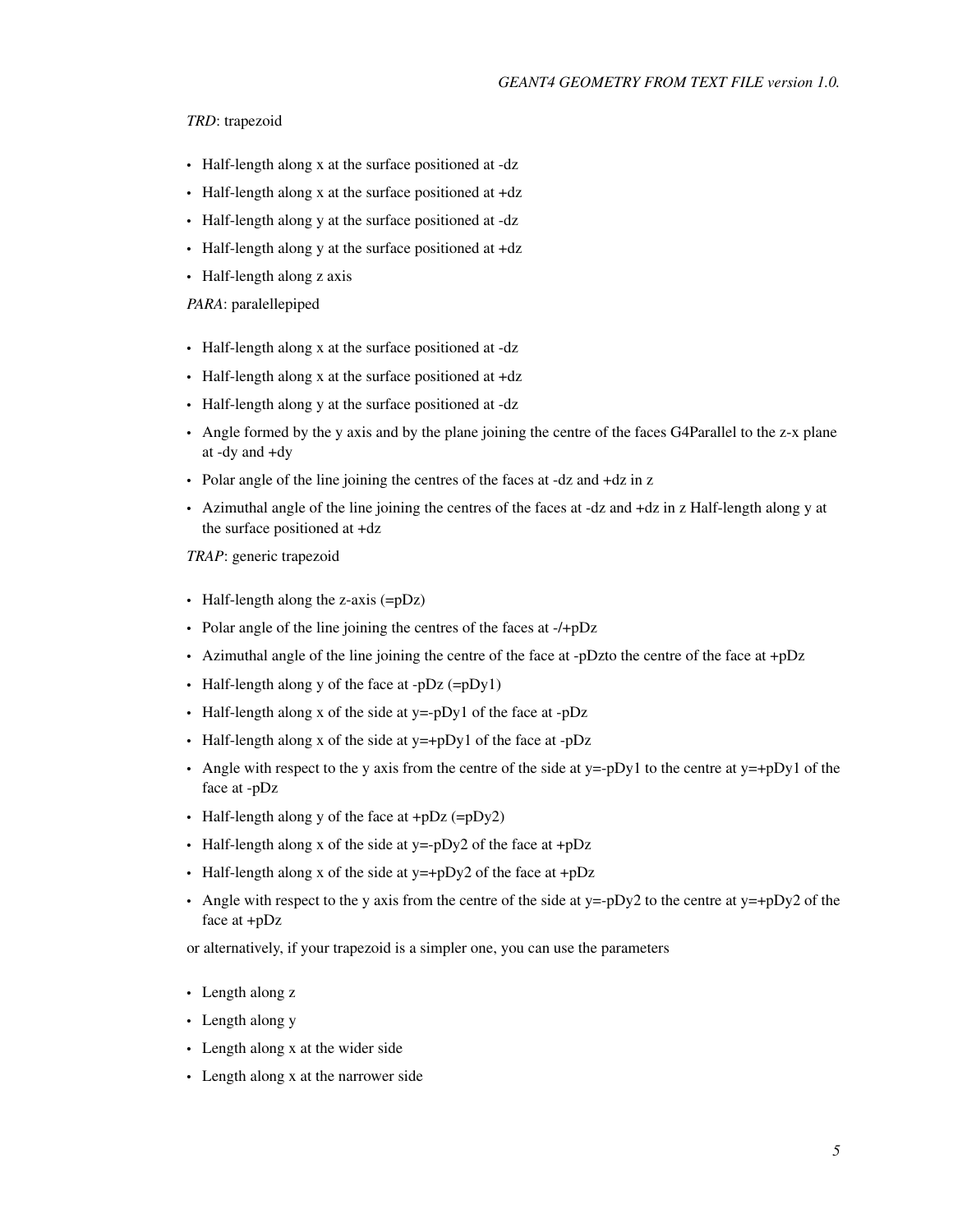#### *SPHERE*: sphere

- Inner radius
- Outer radius
- Starting angle of the segment
- Delta angle of the segment
- Theta starting angle of the segment
- Theta delta angle of the segment

#### *ORB*: full solid sphere

• Outer radius

*TORUS*: torus

- Inside radius
- Outside radius
- Swept radius of torus
- Starting Phi angle (fSPhi+fDPhi <= 2PI, fSPhi > -2PI)
- Delta angle of the segment

#### *POLYCONE*: polycone

- Initial phi starting angle
- Total phi angle
- Number of z planes or Number of rz points

#### For each z plane:

- Position of z plane
- Tangent distance to outer surface
- Half-length along the z-axis

For each rz corner:

- R coordinate of these corners
- Z coordinate of these corners

The software will know which if the numbers refer to plane or rz points by looking at the number of parameters provided and comparing it with the number expected

Example:

:SOLID polyc POLYCONE 0 360 6 3 -2  $3.5 - 2$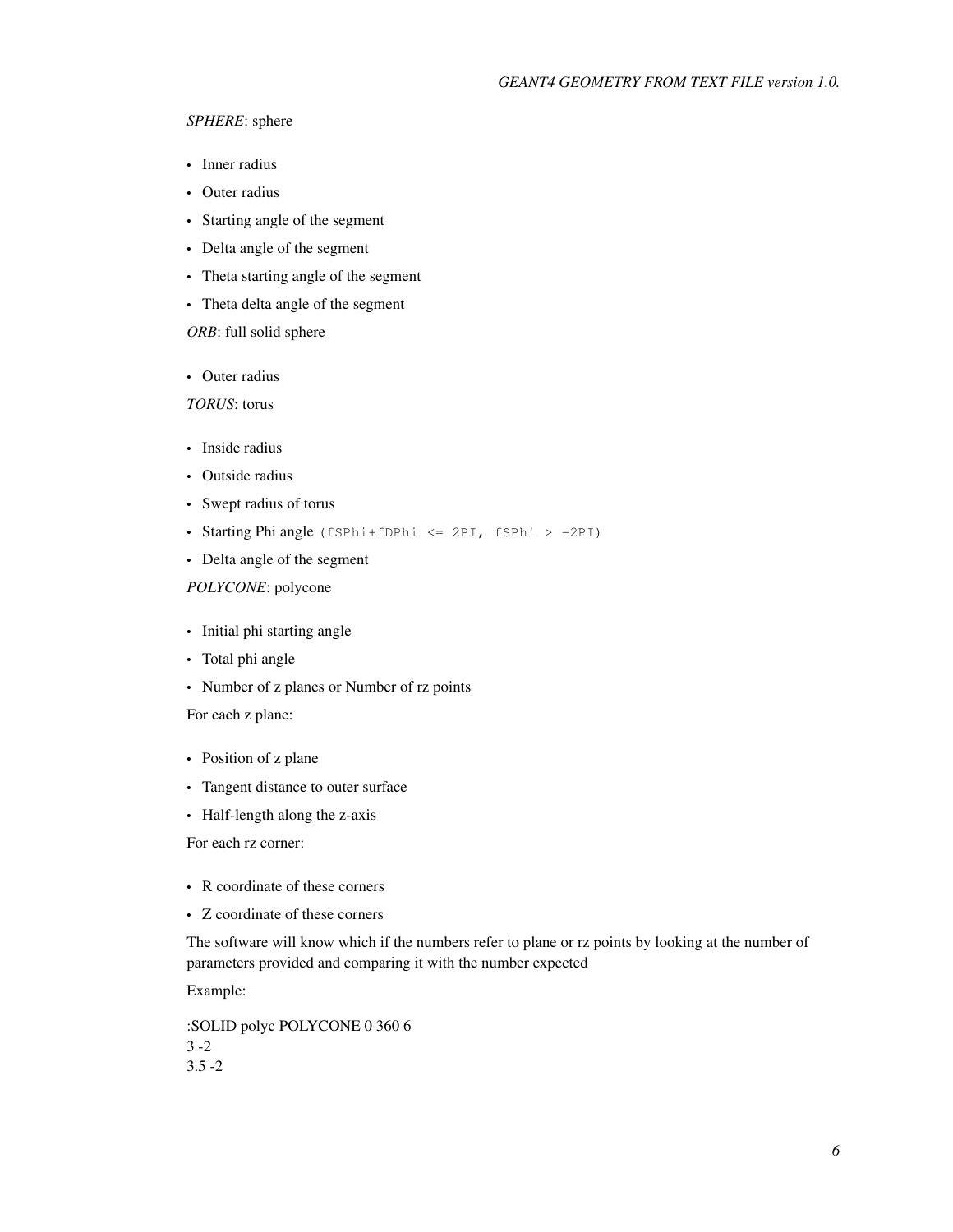3.5 0.75 3.75 1 3.75 2 3 2

or equivalently

:SOLID polyc POLYCONE 0 360 4 -2 3 3.5 0.75 3 3.5 1. 3. 3.75 2. 3. 3.75

#### *POLYHEDRA*: polyhedra

- Initial phi starting angle
- Total phi angle
- Number of sides
- Number of z planes or Number of rz points

For each z plane:

- Position of z plane
- Tangent distance to outer surface
- Half-length along the z-axis

For each rz corner:

- R coordinate of these corners
- Z coordinate of these corners

The software will know which if the numbers refer to plane or rz points by looking at the number of parameters provided and comparing it with the number expected

Example:

:SOLID polyh POLYHEDRA 20. 180. 3 4 1900. 32. 1800. 30 1800. 0. 1900. 0.

or equivalently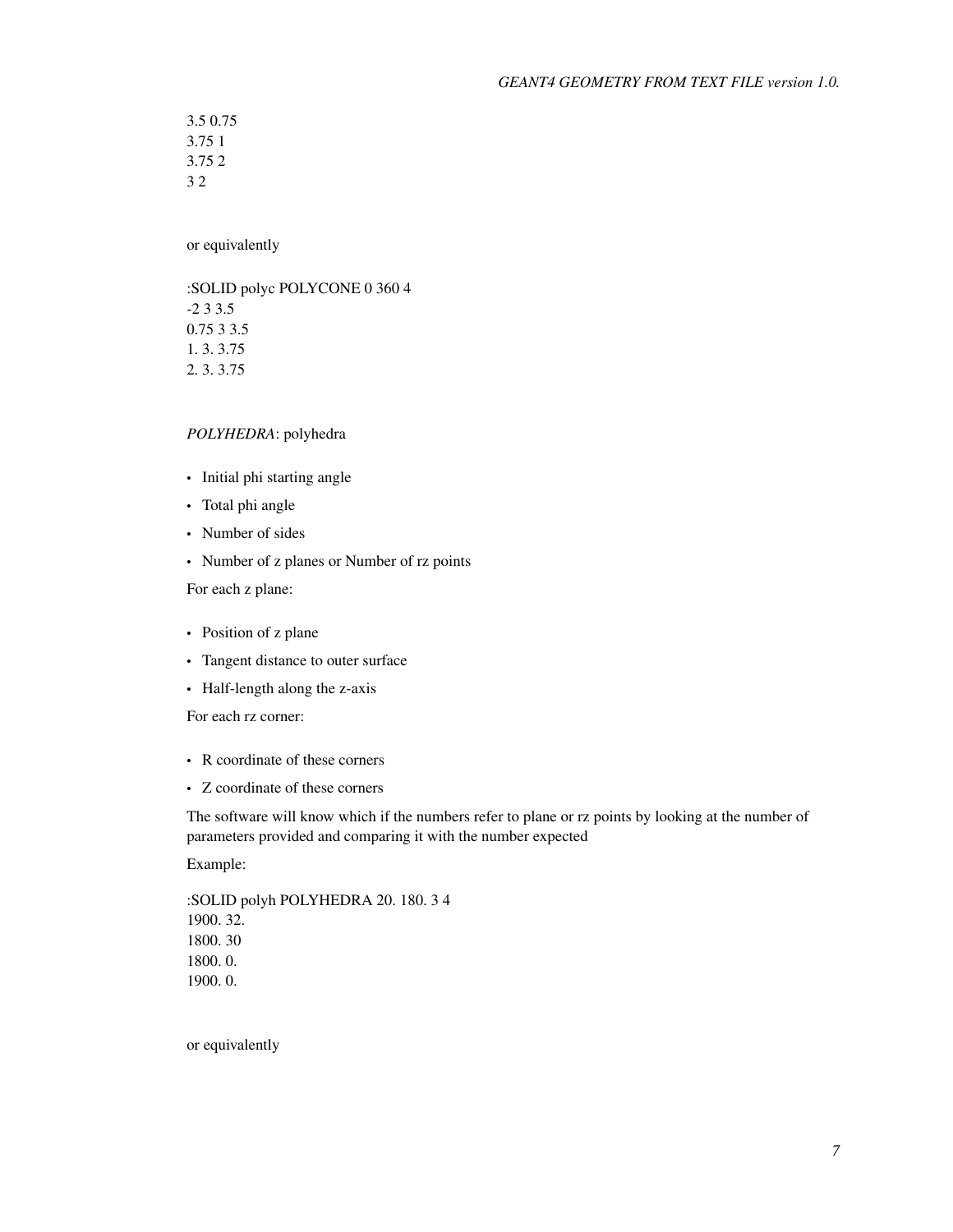:SOLID polyh POLYHEDRA 20. 180. 3 2 1800. 0. 30. 1900. 0. 32.

#### *ELLIPTICAL\_TUBE*: elliptical tube

- Half length X
- Half length Y
- Half length Z

#### *ELLIPSOID*: ellipsoid

- Semiaxis in X
- Semiaxis in Y
- Semiaxis in Z
- Lower cut plane level, z
- Upper cut plane level, z

#### *ELLIPTICAL\_CONE*: elliptical cone

- Semiaxis in X
- Semiaxis in Y
- Height of elliptical cone
- Upper cut plane level

#### *HYPE*: hyperbolic profile

- Inner radius
- Outer radius
- Inner stereo angle
- Outer stereo angle
- Half length in Z

*TET*: tetrahedron

- Anchor point
- Point 2
- Point 3
- Point 4
- Flag indicating degeneracy of points

*TWISTED\_BOX*: box twisted along one axis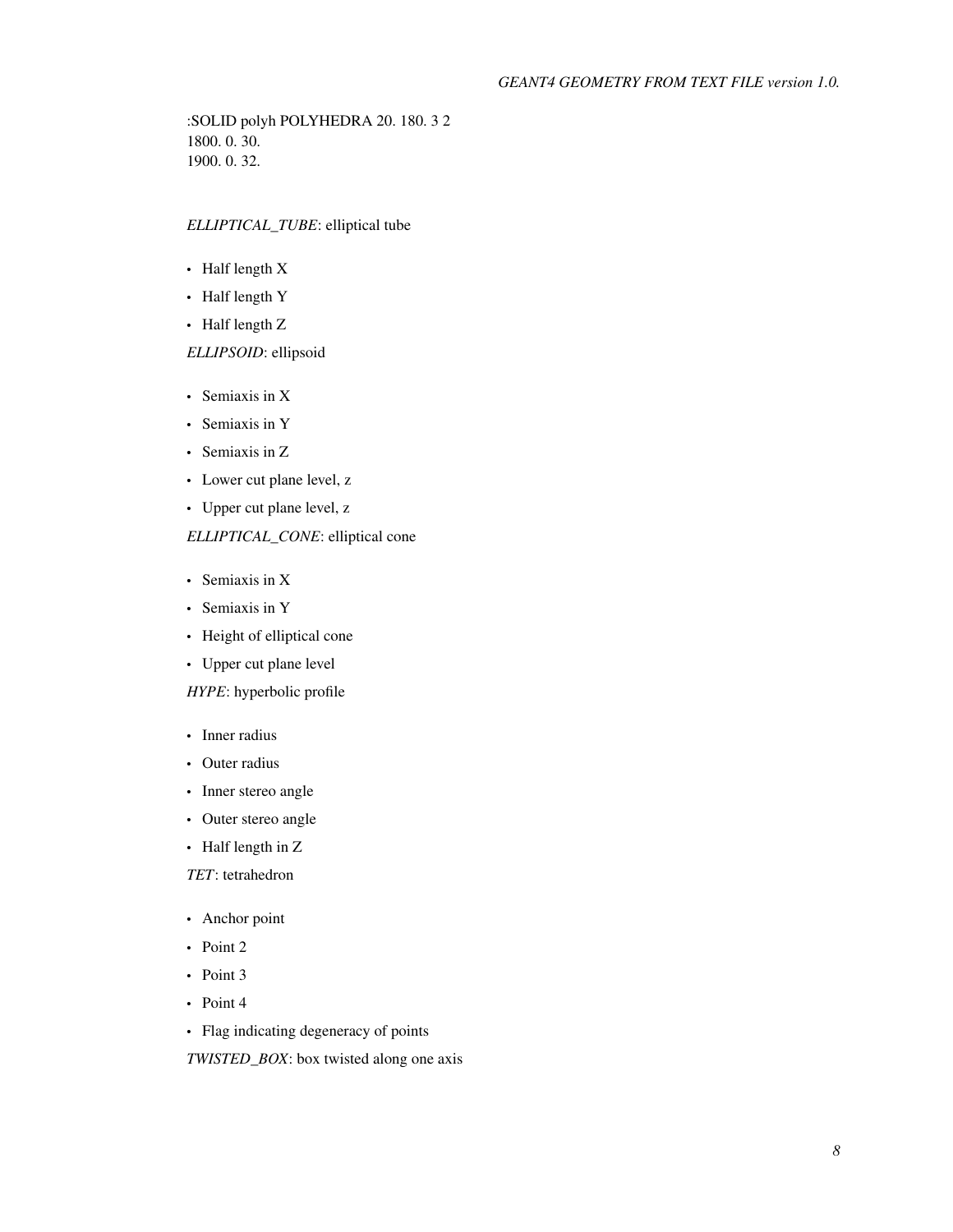- Twist angle
- Half x length
- Half y length
- Half z length

*TWISTED\_TRAP*: trapezoid twisted along one axis

- Twisted angle
- Half x length at y=-pDy
- Half x length at y=+pDy
- Half y length (=pDy1)
- Half z length  $(=pDz)$
- Polar angle of the line joining the centres of the faces at -/+pDz
- Half y length at  $-pDz$  (= $pDy2$ )
- Half x length at -pDz,  $y = -pDy1$
- Half x length at -pDz, y=+pDy1
- Half y length at +pDz
- Half x length at  $+pDz$ , y=-pDy2
- Half x length at  $+pDz$ ,  $y=+pDy2$
- Angle with respect to the y axis from the centre of the side

*TWISTED\_TRD*: twisted trapezoid with the x and y dimensions varying along z

- Half x length at the surface positioned at -pDz
- Half x length at the surface positioned at +pDz
- Half y length at the surface positioned at -pDz
- Half y length at the surface positioned at +pDz
- Half z length (=pDz)
- Twisted angle

*TWISTED\_TUBS*: tube section twisted along its axis

- Twisted angle
- Inner radius at end-cap
- Outer radius at end-cap
- Half z length
- Phi angle of a segment

*Boolean solids*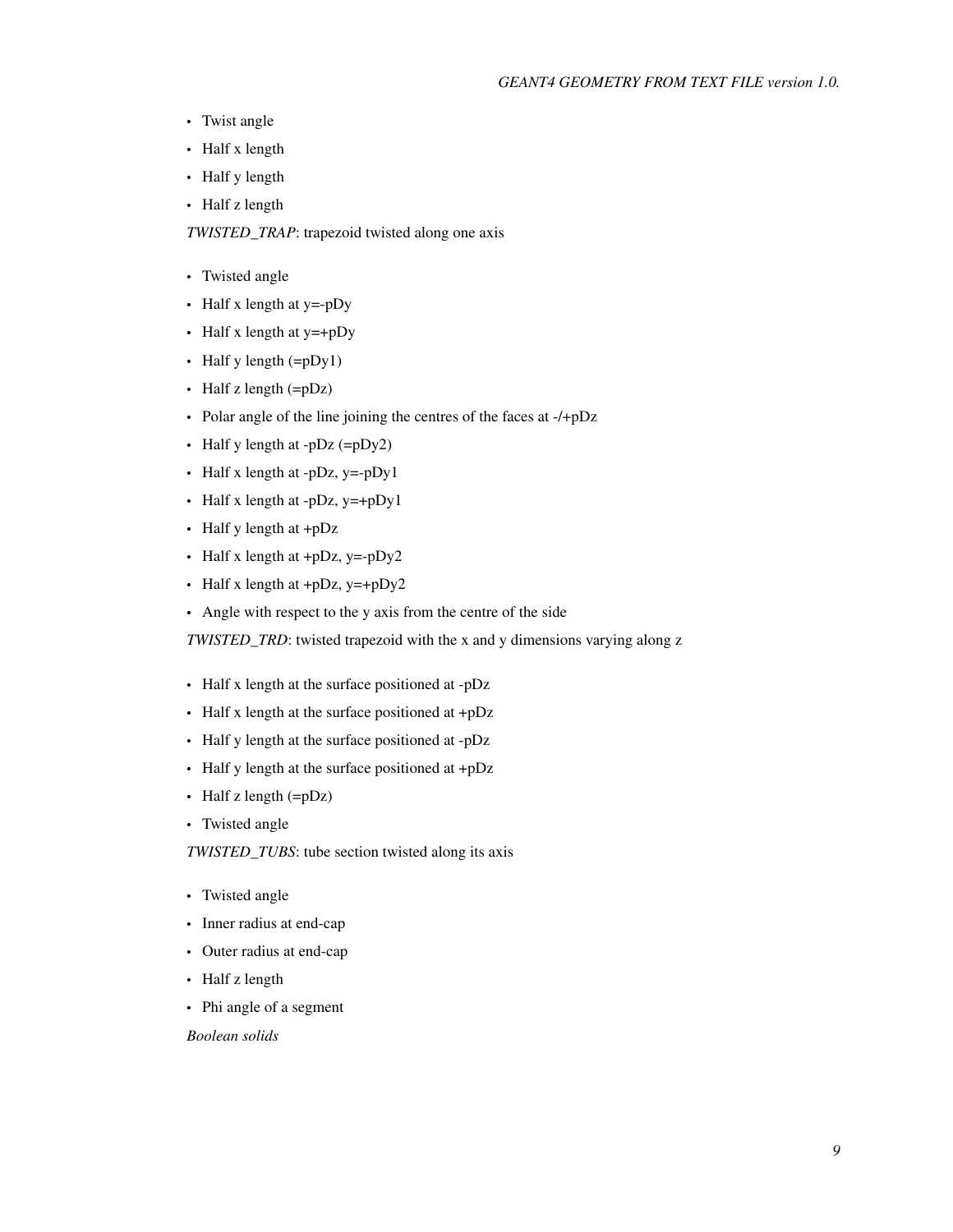The three types of Geant4 boolean solids are supported: union, subtraction and intersection. The same tag should be used as for normal solids, but putting as solid type the type of boolean operation. The parameters are

- Solid name
- Solid boolean operation (UNION/SUBTRACTION/INTERSECTION)
- First component solid name
- Second component solid name
- Name of relative rotation matrix
- Relative X position
- Relative Y position
- Relative Z position

```
Example: : SOLID myunion UNION solid1 solid2 RM30 -11.8 12.5 0.
```
# **Logical volumes**

There are two ways to define a logical volume. You can build if from a previously declared solid associating a material to it

*:VOLU*

- Volume name
- Solid name
- Material name

Example: :VOLU HALL HALL Air

or you can skip the definition of the solid and in one unique line define the solid and the material (valid also for boolean solids). You should then use the same format as for the :SOLID tag, but adding as last word the material name

Example:

Instead of

:SOLID HALL BOX 5000. 5000. 20000.

:VOLU HALL HALL Air

use

```
:VOLU HALL BOX 5000. 5000. 20000. Air
```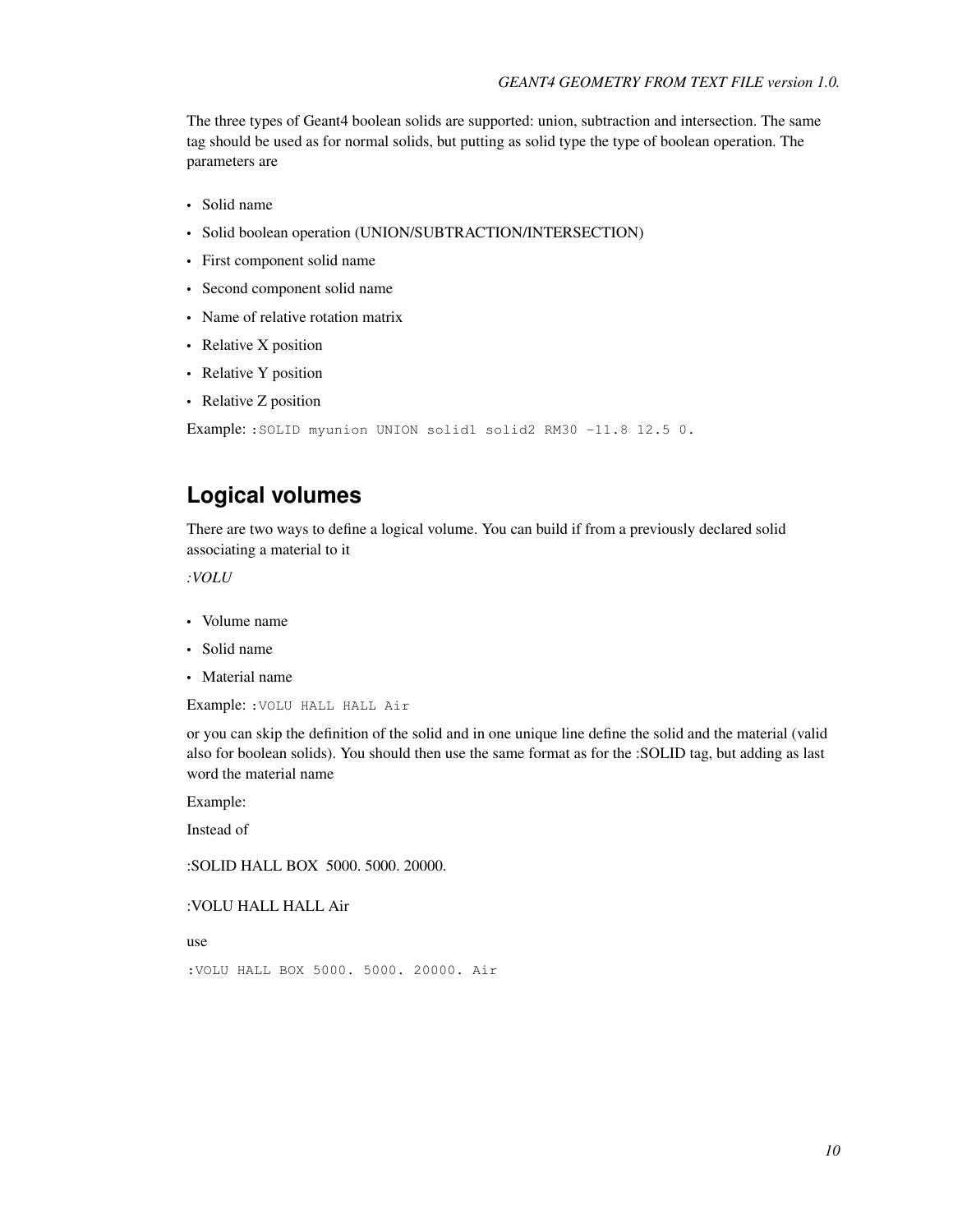# **Physical volumes**

All the possible ways to place a volume in Geant4 are supported: a single placement, a parameterised one, a division, a replica and an assembly.

#### **Single placement**

*:PLACE*

- Volume name
- Copy number
- Parent volume name
- Name of rotation matrix
- X position
- Y position
- Z position

Example:

:VOLU yoke :TUBS Iron 3 620. 820. 1270. :PLACE yoke 1 expHall R00 0.0 0.0 370.

#### **Parameterisation**

The parameterisations supported are the placement of several copies of a volume along a line, in a circle and in a bidimensional grid (other types of parameterisation may be added at user request).

*:PLACE\_PARAM*

- Volume name
- Copy number
- Parent volume name
- Parameterisation type
- Name of rotation matrix
- Number of copies
- Step (separation between copies)
- Offset
- Extra arguments (optional, depend on parameterisation type)

There are three types of linear parameterisations, along the three axis X,Y,Z (types: *LINEAR\_X, LINEAR\_Y, LINEAR\_Z*) and a general one (type *LINEAR*) for which you have to add as extra arguments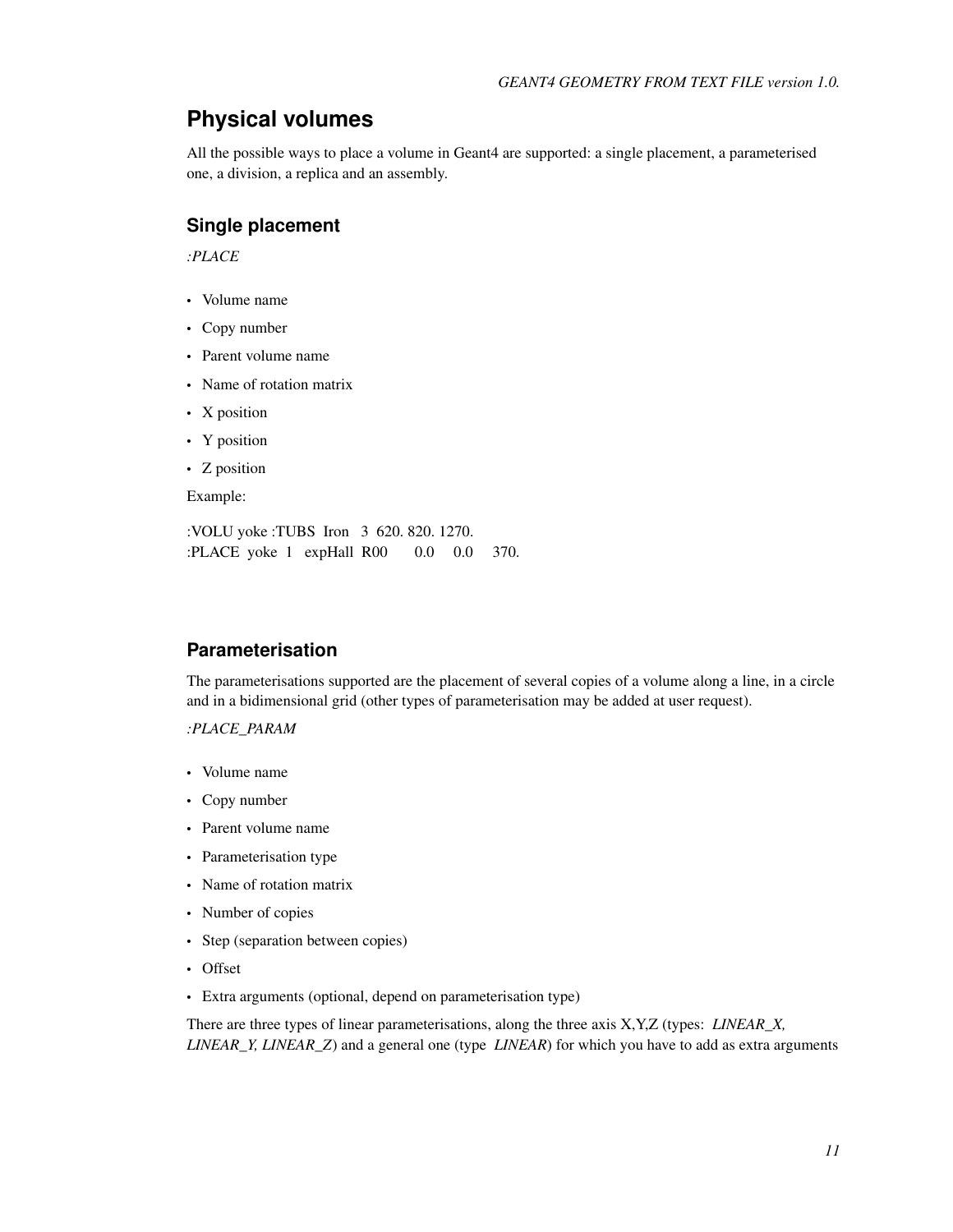the axis direction *DIR\_X DIR\_Y DIR\_Z*. The offset for linear parameterisations represents the distance from the centre of the first copy to the point  $(0,0,0)$  along the line.

In the case of circle parameterisation, the circle is around the Z axis by default. If you want a circle around another axis you can provide as extra arguments the axis and, optionally, the position of the first copy.

There are three types of square parameterisation, in the planes XY,XZ,YZ (types: *SQUARE\_XY, SQUARE\_XZ, SQUARE\_YZ*) and a general one (type *SQUARE*). For this bidimensional parameterisations you have to provide two copy numbers, two steps and, optionally, two offsets. For the general case, *SQUARE* the offset is not needed, but you have to add as extra arguments the two axis, that do not have to be orthogonal, and, optionally, the position of the first copy. In the case of this paramerisation type, you have to provide two number of copies, one for each axis.

Example:

:PLACE\_PARAM mytube 1 subworld2 LINEAR\_X RM0 5 20. 0.

:PLACE\_PARAM mytube 1 subworld1 LINEAR RM0 5 20. 0. 1. 1. 1. -50. 0. 0.

:PLACE\_PARAM mybox 0 mother CIRCLE RM0 30 0.209 1 150

:PLACE\_PARAM mybox 1 subworld2 SQUARE\_XZ RM0 5 5 20. 20.

:PLACE\_PARAM mybox 1 subworld1 SQUARE RM0 5 8 20. 10. 0. 1. 1. 0. 1. 0.

Be aware that putting offset  $= 0$  means that the first copy is placed at  $(0,0,0)$ . This may be not what you want if, for example, you are filling a box with an square of small boxes using an square parameterisation: offset 0 will mean that all the copies are placed in the positive-positive quarter of the mother box.

#### **Division**

There are several ways to define a division in Geant4, by giving:

- the number of divisions (so that the width of each division will be automatically calculated)
- the division width (so that the number of divisions will be automatically calculated to fill as much of the mother as possible)
- both the number of divisions and the division width (this is especially designed for the case where the copies do not fully fill the mother)

To each of these types correspond a different tag

*:DIV\_WIDTH*

- Volume name
- Parent volume name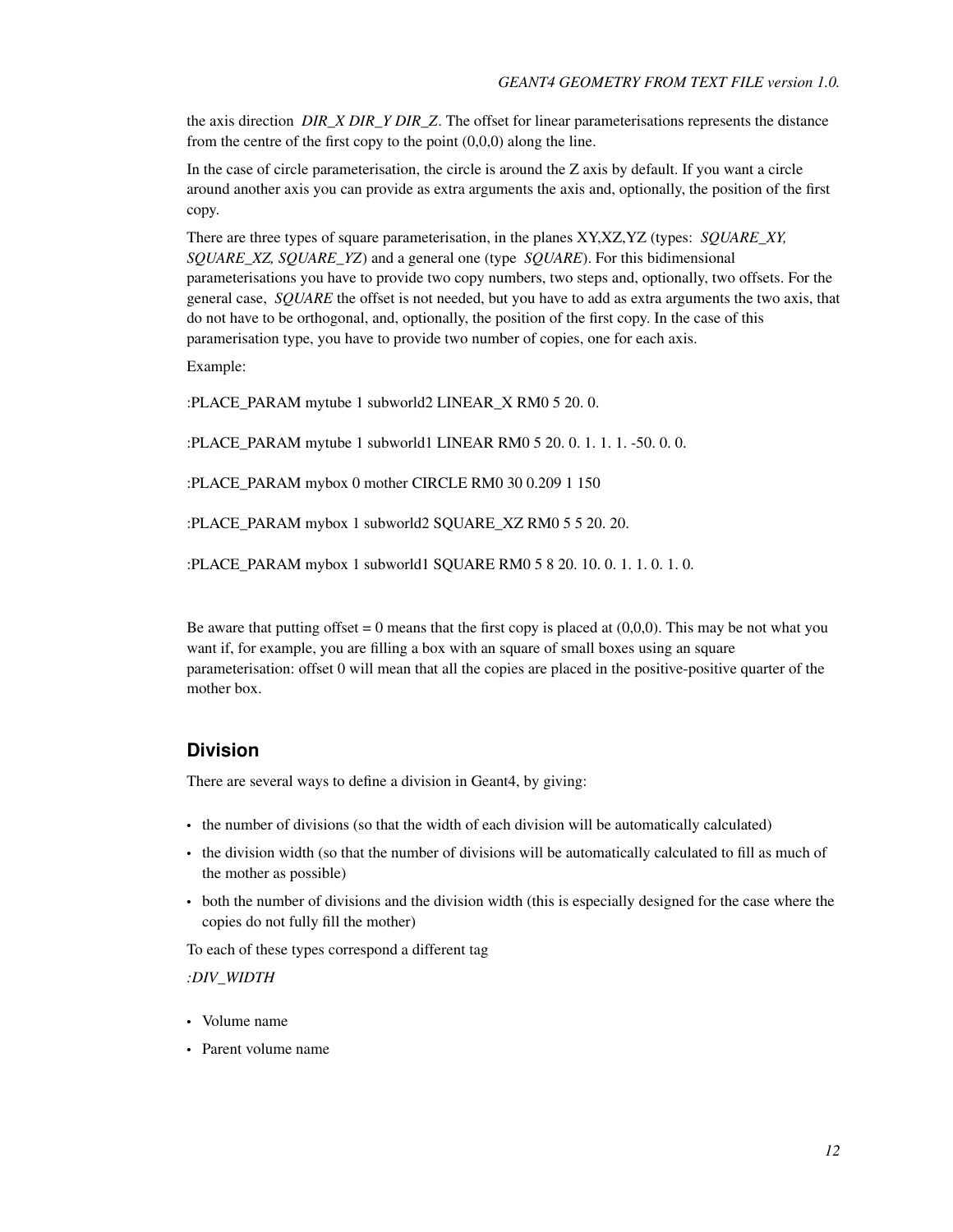- Material name
- Axis of division
- Division width
- Offset (not mandatory)

*:DIV\_NDIV*

- Volume name
- Parent volume name
- Material name
- Axis of division
- Number of divisions
- Offset (not mandatory)

*:DIV\_NDIV\_WIDTH*

- Volume name
- Parent volume name
- Material name
- Axis of division
- Number of divisions
- Division width
- Offset (not mandatory)

Example:

:DIV\_WIDTH mybox mother AIR Z 10.

:DIV\_NDIV\_WIDTH mytube mother copper PHI 12 10.\*deg

#### **Replica**

To define a replica the following tag must be used:

*:REPL*

- Volume name
- Parent volume name
- Axis of division
- Number of divisions
- Division width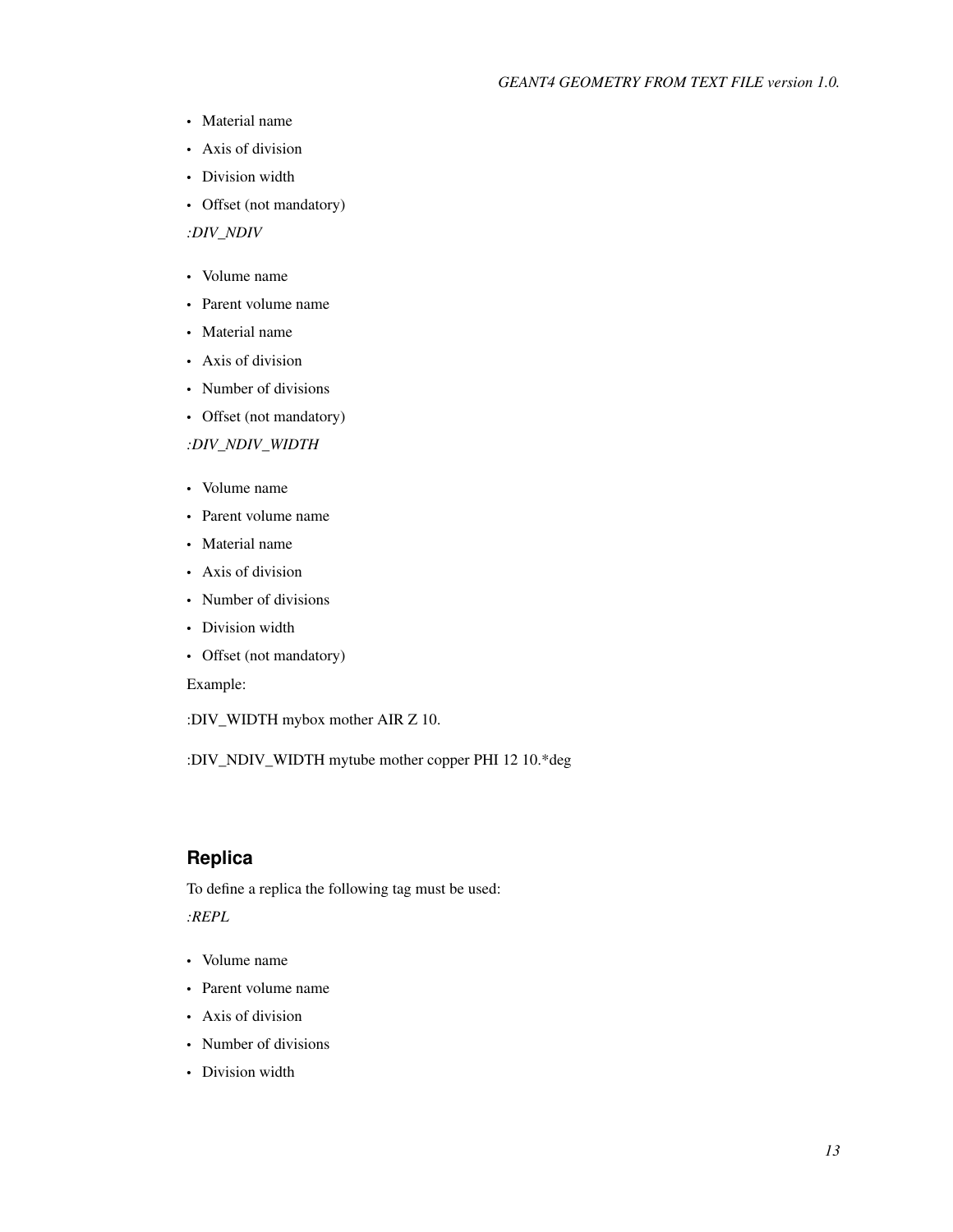• Offset (not mandatory)

Example: :REPL crystal Block X 10 5.\*cm

Remember, that different to the divisions, where the solid type and dimensions are calculated automatically be Geant4, in the case of replicas the volume name used must be the name of a previously defined volume. This solid is not really used for navigation but should have the correct type and dimensions for visualisation.

#### **Assembly volumes**

Assembly volumes are sets of logical volumes that are combined together, so that they act as if there were in a real mother, but without creation of the mother.

To define assembly volumes you have to define the relative rotations and positions of all the logical volumes

*:VOLU\_ASSEMBLY*

- Volume name
- Number of logical volumes
- Axis of division
- Number of divisions
- Division width
- Offset (not mandatory)

One line per logical volume with

- Logical volume name
- Rotation matrix name
- position X
- position Y
- position Z

Then to place the assembly volume you can use:

#### *:PLACE\_ASSEMBLY*

- Volume name
- Copy number
- Parent volume name
- Name of rotation matrix
- X position
- Y position
- Z position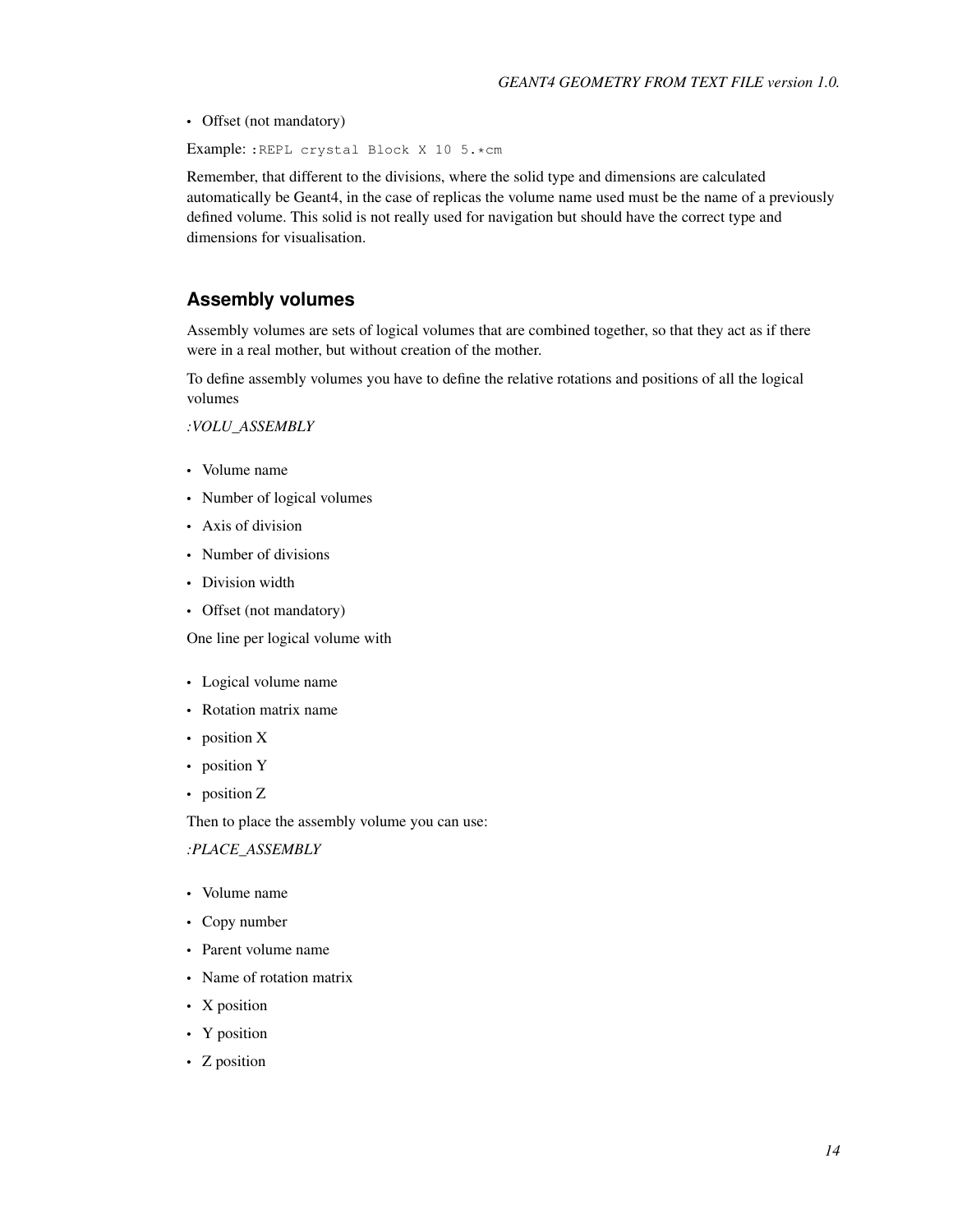Example:

:SOLID Crystal BOX 10 10 10 :SOLID Crystal2 BOX 5 5 5 :VOLU\_ASSEMBLY CrystalSet 3 Crystal RM0 0. 0. 0. Crystal RM1 0. 0. 20. Crystal2 RM0 0. 20 -10

:PLACE\_ASSEMBLY CrystalSet 1 expHall R00 100. 0. 0.

# **Other tags**

#### **Rotation matrix**

A rotation matrix is interpreted as the rotation that should be applied to the object in the reference system of its mother. It can be defined in three ways:

- a) By giving the three rotation angles around the X, Y and Z axis (in this order of rotations)
- b) By giving the polar and azimuthal angles of the X, Y and Z axis after the rotation is applied
- c) By giving the nine matrix elements of the rotation matrix: XX, XY, XZ, YX, YY, YZ, ZX, ZY, ZZ

The tag for the three cases is the same. The parser will know which case is meant by the number of parameters.

a) *:ROTM*

- Name
- Angle of rotation around global X axis
- Angle of rotation around global X axis
- Angle of rotation around global X axis

Example: :ROTM R0 0. 0. 0.

b)*:ROTM*

- Name
- Polar angle for axis X
- Azimuthal angle for axis X
- Polar angle for axis Y
- Azimuthal angle for axis Y
- Polar angle for axis Z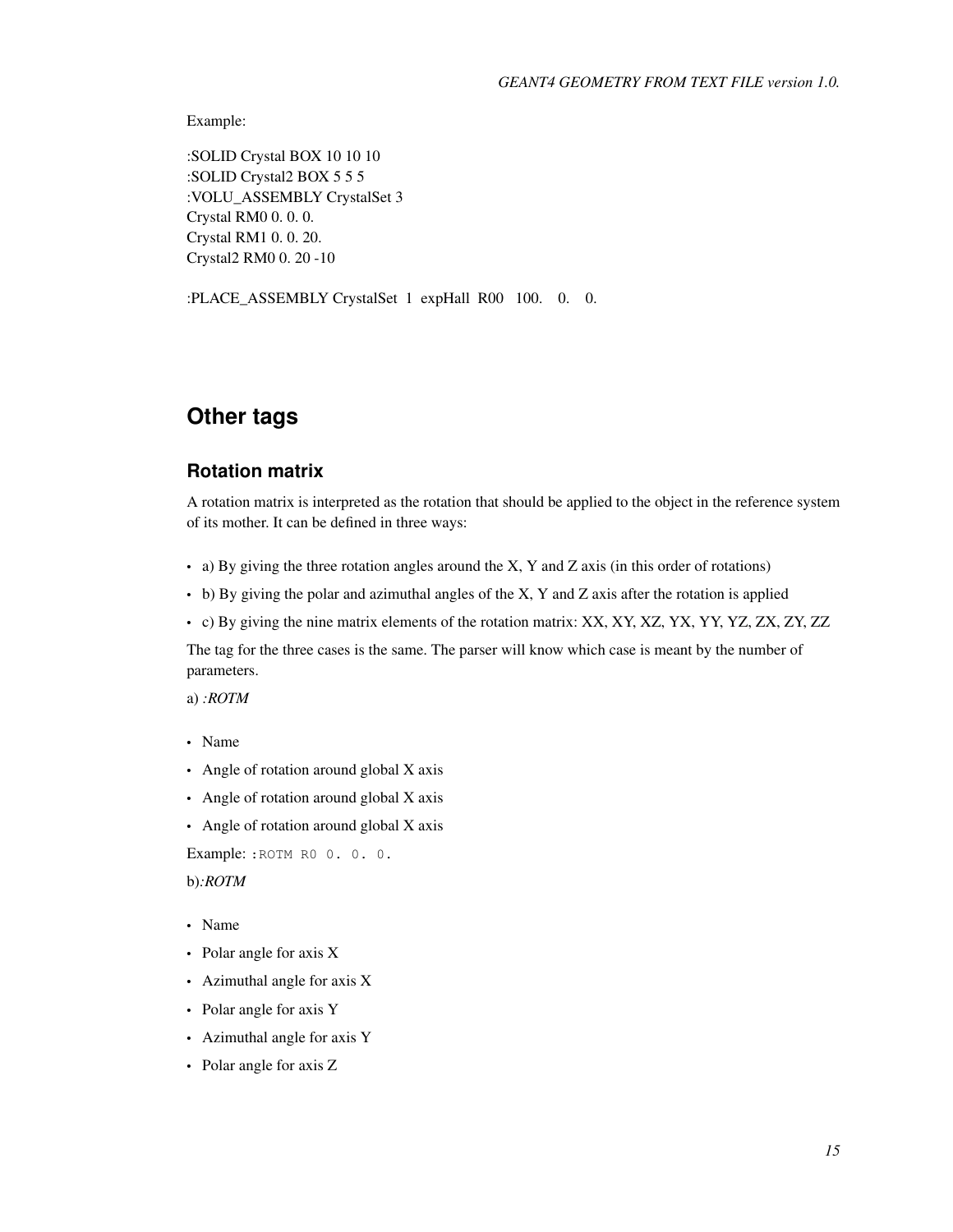#### *GEANT4 GEOMETRY FROM TEXT FILE version 1.0.*

• Azimuthal angle for axis Z

Example: :ROTM R0 90. 0. 90. 90. 0. 0.

c)*:ROTM*

- Name
- 9 parameters defining the rotation matrix

Example: :ROTM R0 1. 0. 0. 0. 1. 0. 0. 0. 1.

#### **Visibility**

*:VIS*

- Volume name
- ON or TRUE, OFF or FALSE

Example: :VIS yoke OFF

By default the visibility of all volumes is set to ON

#### **Colour and transparency**

To define the colour of a volume

*:COLOUR/:COLOR*

- Volume name
- Red colour proportion
- Green colour proportion
- Blue colour proportion
- Transparency

The four parameters can take a value between 0 and 1. The transparency parameter is not mandatory.

Example: :COLOUR NDC\_chamber 0.2 0.4 0.1

By default, the three colour proportions will be set to -1.

#### **Check overlaps**

Geant4 offers the possibility to check if a volume overlaps with other volumes. By default it is not set, but you can activate it with the commands

*:CHECK\_OVERLAPS*

- Volume name
- ON or TRUE, OFF or FALSE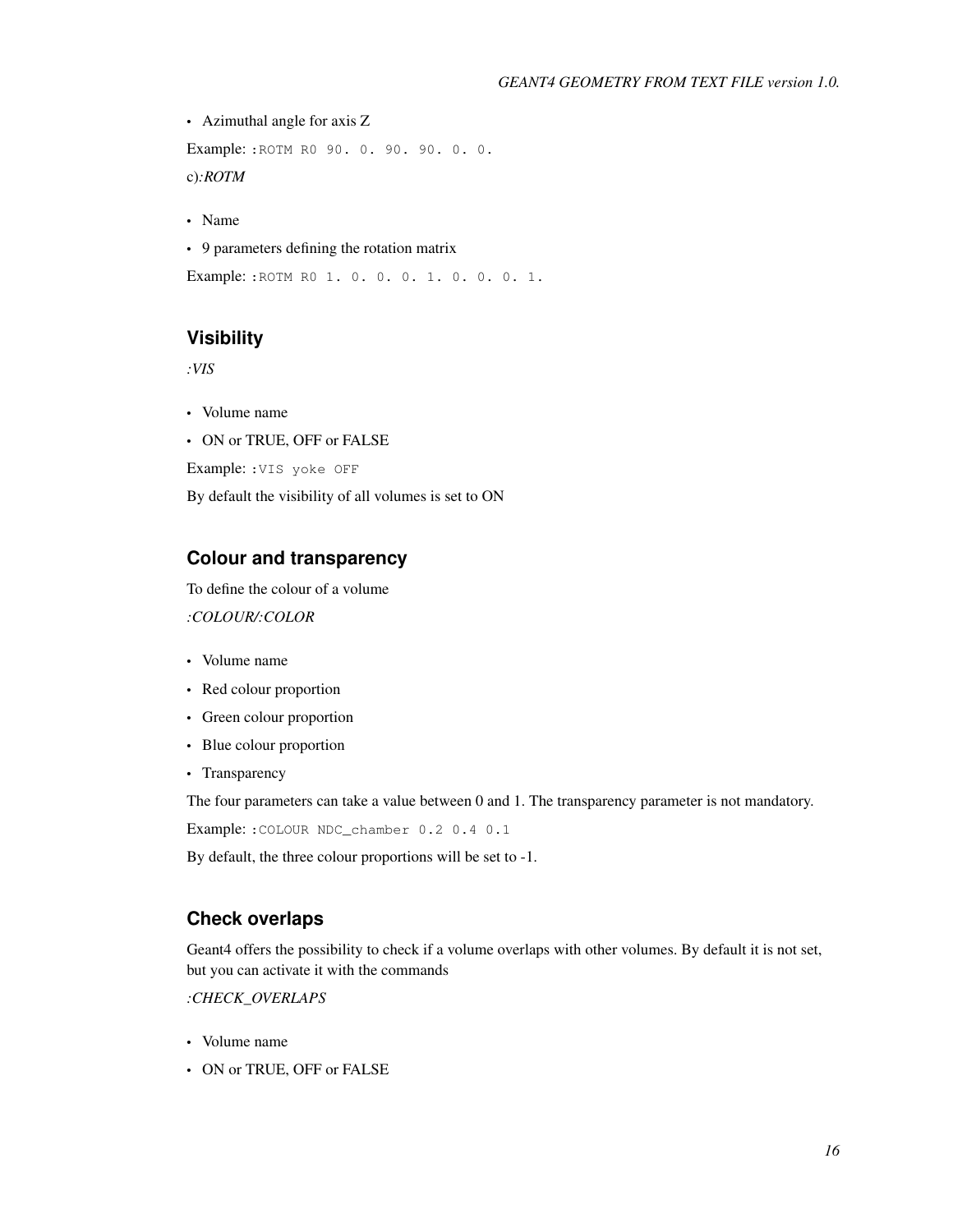Example: :CHECK\_OVERLAPS NDC\_chamber 0.2 0.4 0.1

By default, the three colour proportions will be set to -1

### **Use of '\*' in names**

In the case of the *:VIS*, *:COLOUR* and *:CHECK\_OVERLAPS* tags, you may use '\*' to define the volume name. This '\*' will be replaced by 'any name'. For example *Crys\** means all the volume names starting by 'Crys', *\** means all volume names.

#### **Use of parameters**

You can also define a parameter for later use in any tag.

*:P*

- parameter name
- parameter value

You can then use the parameter as: '\$' + parameter\_name

Example:

:P InnerR 12. :VOLU yoke :TUBS Iron 3 \$InnerR 820. 1270.

#### **Units**

Any value in a tag has a default unit that depends on the dimension of the value (automatically known by the parser). The default units are the following:

- length: mm
- angle: degrees
- density: g/cm3
- atomic mass: g/mole

The user can override the default value of a unit by indicating the unit of each value. This can be done adding at the end of the value the unit name (see CLHEP file *Units/SystemOfUnits.h*) preceded by a '\*' character; e.g. 3\*mm, 1.4\*rad,...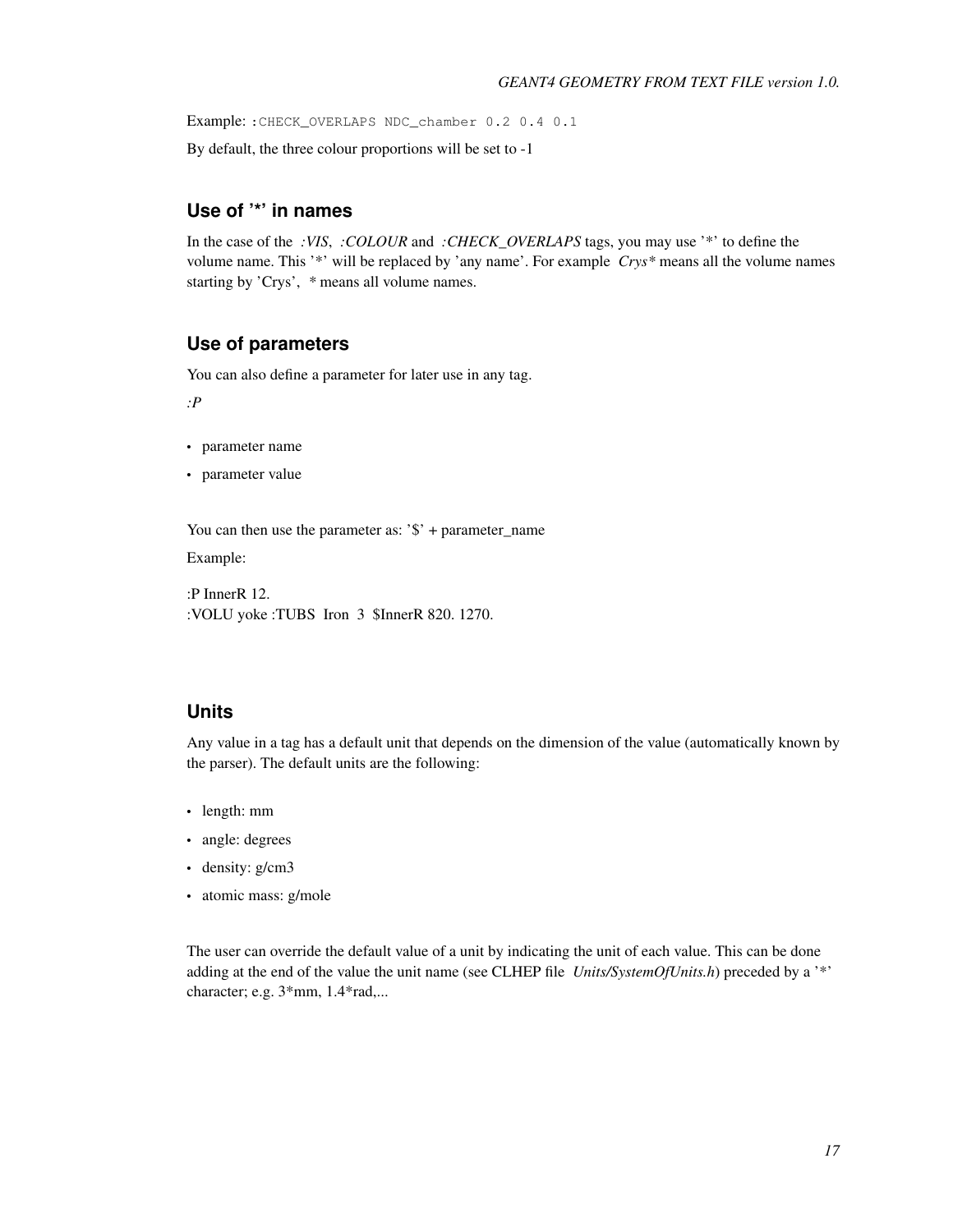#### **Arithmetic Expressions**

For any value you want to define in a tag you can use the most common mathematical expressions instead of directly writing the figures, e.g:

3-sin(8.2/3.5)  $(3+4)*(7-\log(3))$ 

You can also use parameters in the expressions, e.g:

7.2\*\$RADIUS-\$X\_LENGTH/1.5

If you use a regular expression, remember that there can only be a unit in the whole expression, and it must be at the end.

The regular expressions used include (their meaning is evident): *+, -, \*, /, sin, cos ,tan ,asin ,acos ,atan ,atan2 ,sinh ,cosh ,tanh ,sqrt ,exp ,log ,log10 ,pow*.

#### **Including other files**

You can nest several files by using the *#include'* directive anywhere in your geometry files.

Example: #include mygeom2.txt

# **Examples of code**

The example examples/extended/persistency/P03 shows how to use the geometry from text in your application. It also covers the case of associating a sensitive detector to one of the volumes defined in the text geometry, the case of mixing C++ and text geometry definitions and the case of defining new tags in the text format so that regions and cuts by region can be defined in the text file. And it provides an example on how to write a geometry text file from the in-memory Geant4 geometry.

# **Simple example**

To read your geometry from a text file you have to write the following lines in your user detector class

```
#include "ExTGDetectorConstruction.hh"
#include "G4tgbVolumeMgr.hh"
#include "G4tgrMessenger.hh"
// ---------------------------------------------------------------------------
ExTGDetectorConstruction::ExTGDetectorConstruction()
{
 messenger = new G4tgrMessenger;
}
// ---------------------------------------------------------------------------
ExTGDetectorConstruction::~ExTGDetectorConstruction()
```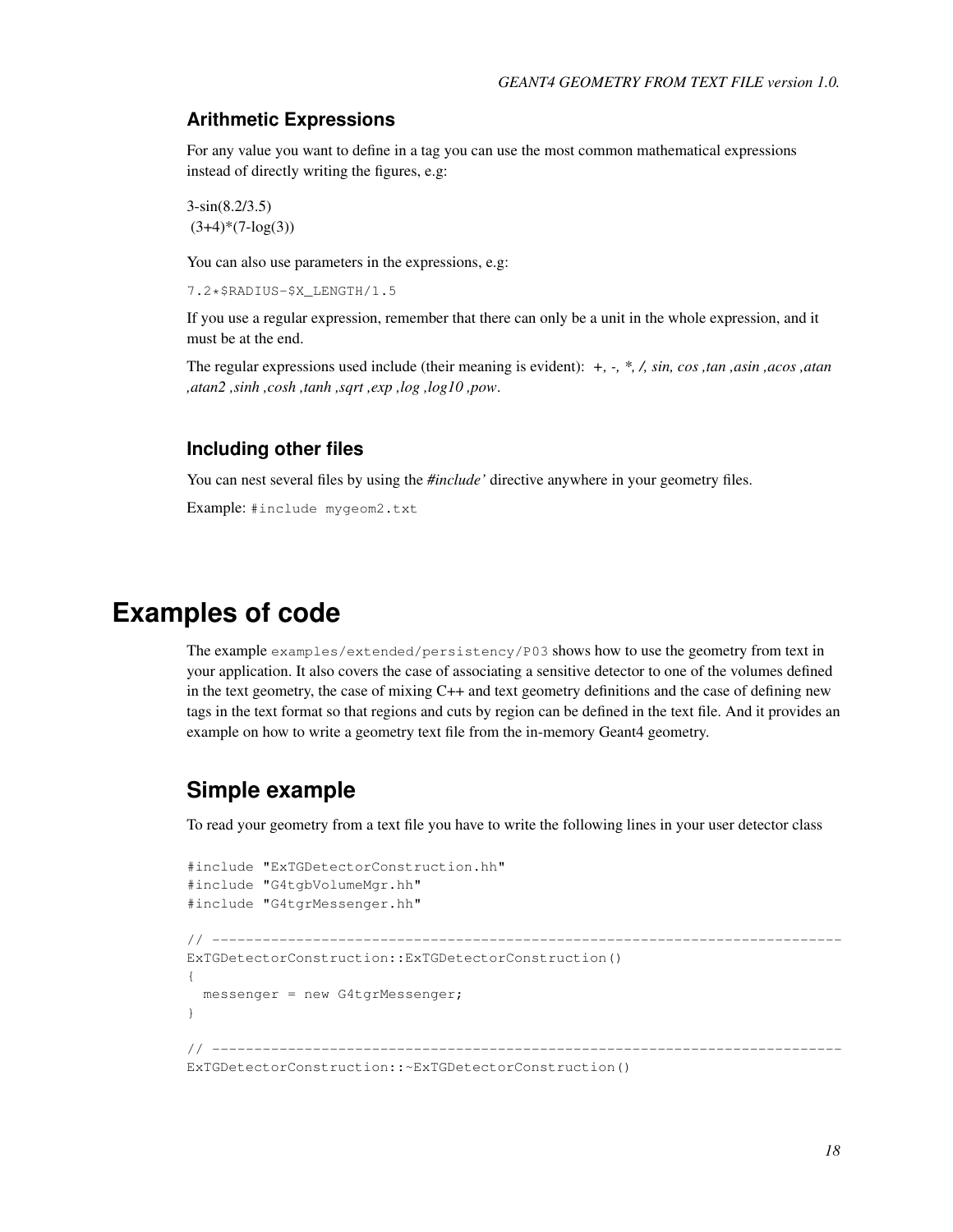```
{
 delete messenger;
}
// ---------------------------------------------------------------------------
G4VPhysicalVolume* ExTGDetectorConstruction::Construct()
{
  //------------------------------------------------
  // Define one or several text files containing the geometry description
  //------------------------------------------------
  G4String filename = "q4qeom.txt";
  G4tgbVolumeMgr* volmgr = G4tgbVolumeMgr::GetInstance();
  volmgr->AddTextFile(filename);
  //------------------------------------------------
  // Read the text files and construct the GEANT4 geometry
  //------------------------------------------------
  G4VPhysicalVolume* physiWorld = volume->ReadAndConstructDetector();
  return physiWorld;
}
```
Then you can define your geometry in a file named *g4geom.txt*. You can see several examples of geometry text files in the mentioned examples.

# **Associating a sensitive detector to a volume defined in the geometry text file**

When you use the above code to read your geometry from a text file, you can still associate a sensitive detector to one or more of the volumes defined in your text file. To do so you can get a pointer to the logical volume by looking for it by its name, like in the following examples:

```
G4LogicalVolume * logicChamber =
    G4tgbVolumeMgr::GetInstance()->FindG4LogVol("Chamber",0);
```
Once you have the logical volume pointer, you can associate a sensitive detector to it. See the following code, extracted from the class *ExTGDetectorConstructionWithSD* in the P03 example:

```
G4SDManager* SDman = G4SDManager::GetSDMpointer();
G4String trackerChamberSDname = "ExTextGeom/TrackerChamberSD";
ExTGTrackerSD* aTrackerSD = new ExTGTrackerSD( trackerChamberSDname );
SDman->AddNewDetector( aTrackerSD );
G4LogicalVolume * logicChamber =
  G4tgbVolumeMgr::GetInstance()->FindG4LogVol("Chamber",0);
if(logicChamber)
{
  logicChamber->SetSensitiveDetector( aTrackerSD );
}
else
```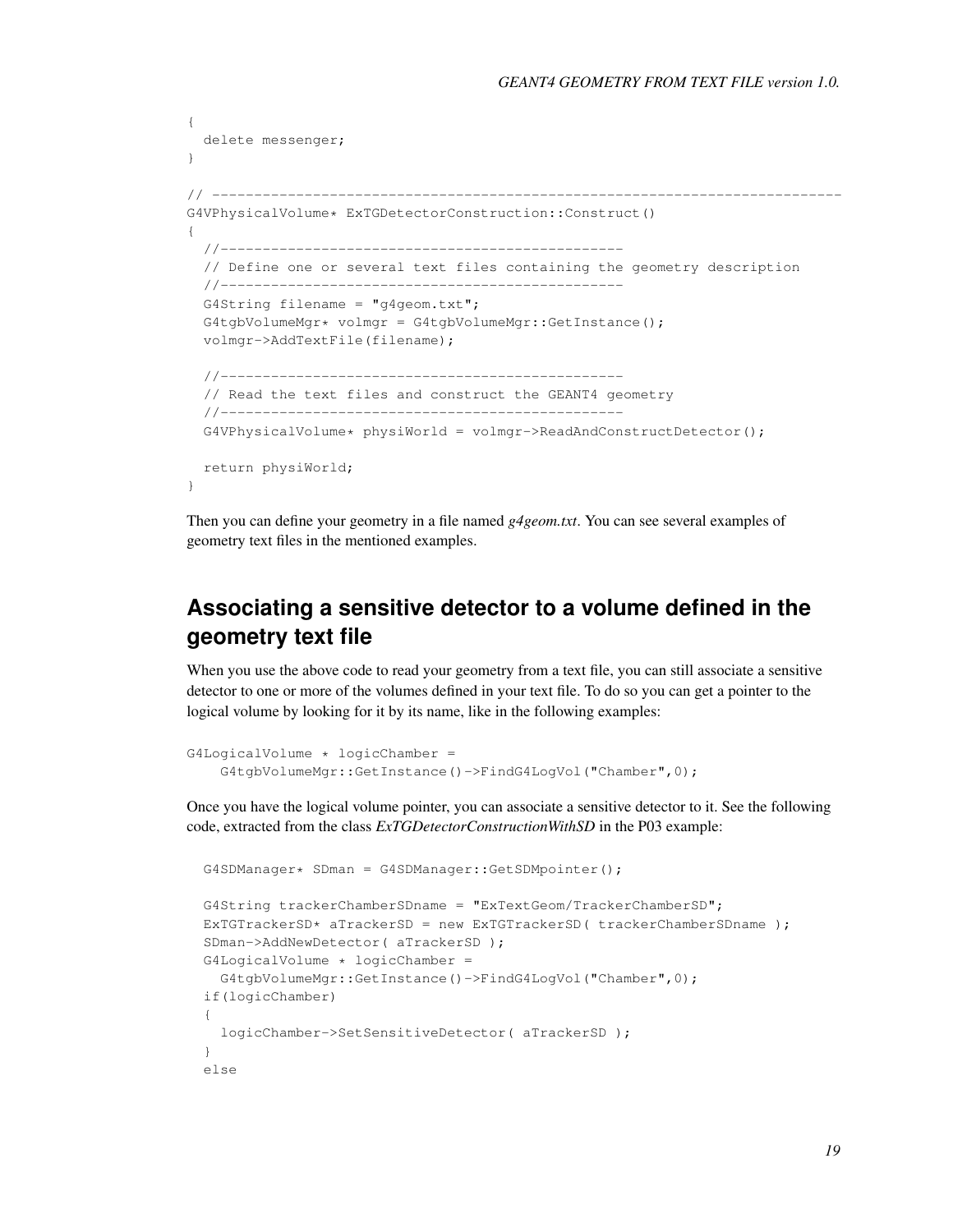```
{
  G4Exception("ExTGDetectorConstructionWithSD::Construct()",
              "InvalidGeometry", JustWarning,
              "Volume does not exists in geometry: Chamber.");
}
```
## **Mixing C++- and text-file geometries**

Geometries built from text files can be mixed with geometries built with C++ code in a seamless way. In the above section it was shown how to acces a logical volume built from a text file inside your C++ code. You can access in a similar way a physical volume:

```
GVPhysicalVolume * physChamber =
   G4tgbVolumeMgr::GetInstance()->FindG4PhysVol("Chamber",0);
```
Pointers to material, elements and isotopes can be obtained by name in the following way

```
G4Material* mate =
    G4tgbMaterialMgr::GetInstance()->FindBuiltG4Material("Water");
G4Element* elem =
    G4tgbMaterialMgr::GetInstance()->FindBuiltG4Elementl("Sodium");
G4Isotope* isot =G4tgbMaterialMgr::GetInstance()->FindBuiltG4Isotope("F18");
```
If you want to place a volume defined in your C++ code inside a volume read from the text file, you can simply get the G4LogicalVolume pointer of the text volume and place the C++ volume inside it. See the following code, extracted from the class *ExTGDetectorConstructionWithCpp* in the P03 example:

```
//------------------------------------------------
// Build another volume and place it in the text geometry
//------------------------------------------------
G4Box* solid = new G4Box("mybox", 2., 2., 3.);G4Material* water = G4NistManager::Instance()->FindOrBuildMaterial("G4_Fe");
G4LogicalVolume* logicVol = new G4LogicalVolume(solid,water,"mybox",0,0,0);
//----- Place the volume in the world of the text geometry
G4LogicalVolume* textWorldVol = physiWorld->GetLogicalVolume();
// NOTE: if you want to place your full text geometry in the C++ geometry,
// you should use this G4LogicalVolume and place it in a C++ logical
// volume
new G4PVPlacement(0, \sqrt{2} // no rotation
                 G4ThreeVector(0., -20.,0), // at (x, y, z)logicVol, // its logical volume
                 "myBox1", // its name
                 textWorldVol, // its mother volume
```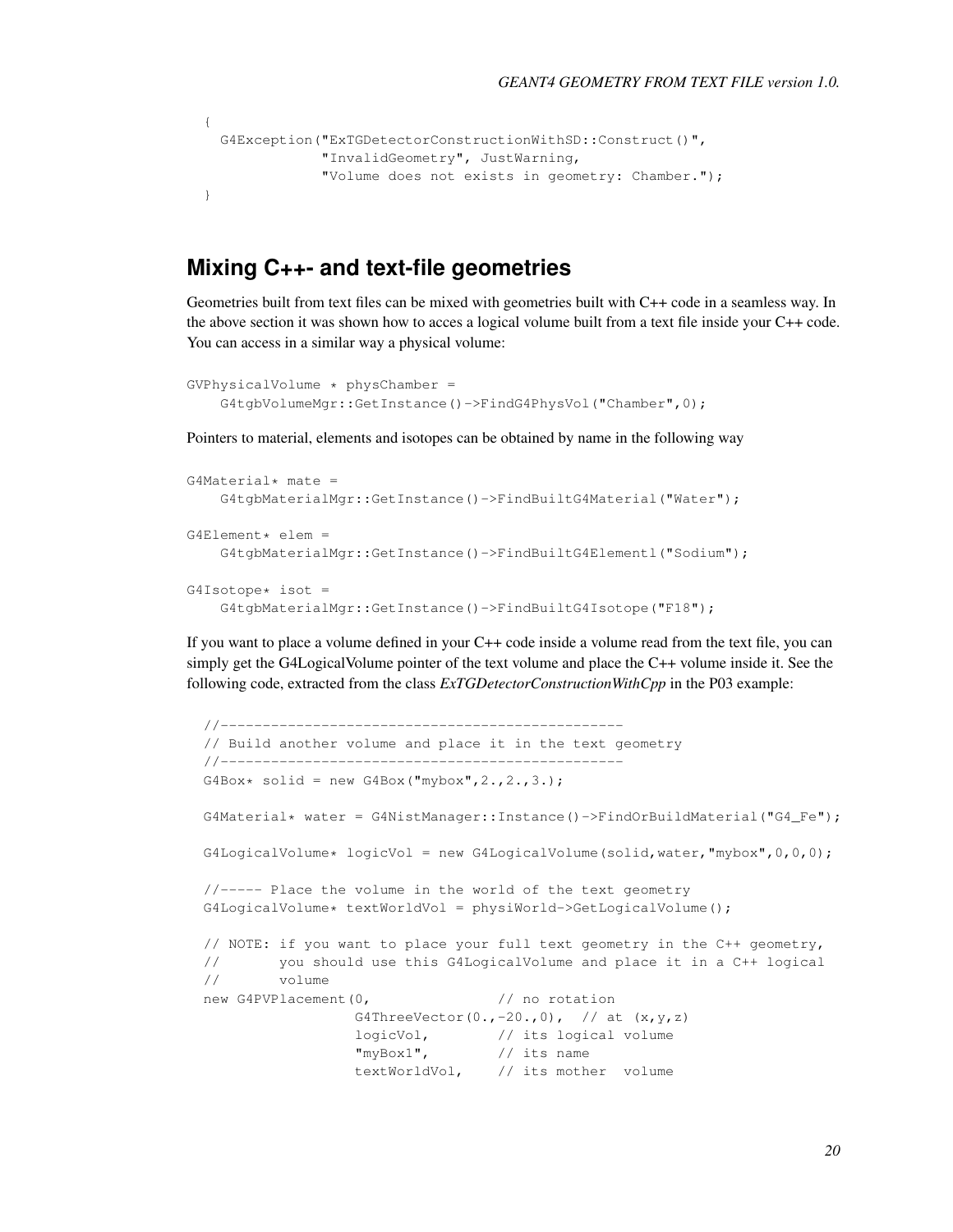```
false, \frac{1}{2} // no boolean operations
                 0); \frac{1}{2} // copy number
//----- Place the volume inside a volume of the text geometry
G4LogicalVolume* textSphereVol =
 G4tgbVolumeMgr::GetInstance()->FindG4LogVol("sphere",1);
 new G4PVPlacement(0, \frac{1}{\sqrt{2}} no rotation
                 G4ThreeVector(0.,0.,0), // at (x,y,z)logicVol, // its logical volume
                 "myBox2", // its name
                 textSphereVol, // its mother volume
                 false, \frac{1}{2} // no boolean operations
                 1); // copy number
```
# **Defining new tags in the geometry file format**

The geometry file format can be extended by adding new tags. The P03 example illustrates how to add two new tags: to define a G4Region and to set the production cuts to a G4Region.

The first thing to do is to define your own class inheriting from *G4tgrLineProcessor*. In the method *ProcessLine* you should invoke the method *G4tgrLineProcessor::ProcessLine* and if it returns 0 (that is when a tag is not found) define what to do with your new tags. See the example at *ExTGRCLineProcessor*:

```
G4bool ExTGRCLineProcessor::ProcessLine( const std::vector<G4String> wl )
{
 G4bool iret = G4tgrLineProcessor::ProcessLine( wl );
 G4String wl0 = wl[0];
 for( size_t ii = 0; ii < wl0.length(); ii++ )
  {
   wl0[i] = tower(wl0[i]) );
 }
 if( !iret )
 {
   //------------------------------- parameter number
   if( w10 == ":REGION" )
   {
     std::vector<G4String>::const_iterator ite = wl.begin()+1;
     std::vector<G4String> wlc;
     for( ; ite != wl.end(); ite++ ) //loop skipping the first one
      {
       wlc.push_back( *ite );
      }
     // wlc = wlc.erase( wlc.begin() );
     ExTGRCRegionCutsMgr::GetInstance()->AddRegionData( wlc );
     \text{iret} = 1;}
```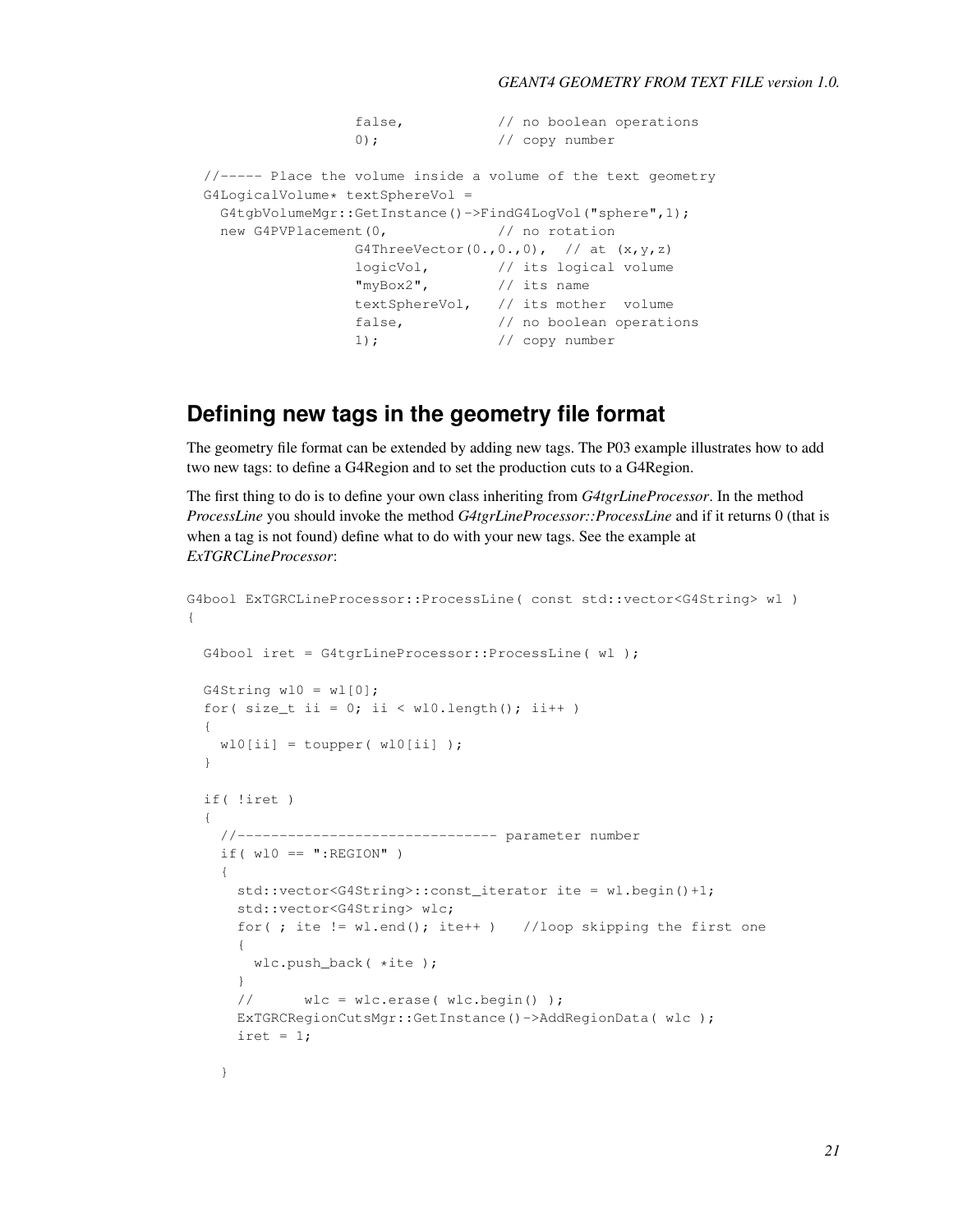```
else if(w10 == ":CUTS")
  {
    std::vector<G4String>::const_iterator ite = wl.begin()+1;
    std::vector<G4String> wlc;
    for( ; ite != wl.end(); ite++ ) //loop skipping the first one
    {
     wlc.push_back( *ite );
    }
    ExTGRCRegionCutsMgr::GetInstance()->AddRegionCuts( wlc );
    \text{iret} = 1;}
  else
  {
    \text{iret} = 0;
  }
}
return iret;
```
You have also to define your own class inheriting from *G4tgbDetectorBuilder* and in the *ReadDetector* method set your line processor as the one to be used:

```
const G4tgrVolume* ExTGRCDetectorBuilder::ReadDetector()
{
 //------------------- construct geometry
 tlproc = new ExTGRCLineProcessor;
 G4tgrFileReader* tfr = G4tgrFileReader::GetInstance();
 tfr->SetLineProcessor( tlproc );
 tfr->ReadFiles();
 //---------- find top G4tgrVolume
 G4tgrVolumeMgr* tgrVolmgr = G4tgrVolumeMgr::GetInstance();
 const G4tgrVolume* tgrVoltop = tgrVolmgr->GetTopVolume();
 return tgrVoltop;
}
```
}

In the *BuildDetector* method of this class you should build the corresponding Geant4 objects (they could not be built in the line processor method, because the building of Geant4 objects is not triggered until the *BuildDetector* method is invoked, and therefore it would not be possible to associate into G4Regions the G4LogicalVolume objects):

```
//---------------------------------------------------------------------
G4VPhysicalVolume* ExTGRCDetectorBuilder::
ConstructDetector( const G4tgrVolume* tgrVoltop)
{
  G4VPhysicalVolume* topPV =
    G4tgbDetectorBuilder::ConstructDetector( tgrVoltop );
  //--- Create regions
  ExTGRCRegionCutsMgr::GetInstance()->BuildRegions();
```